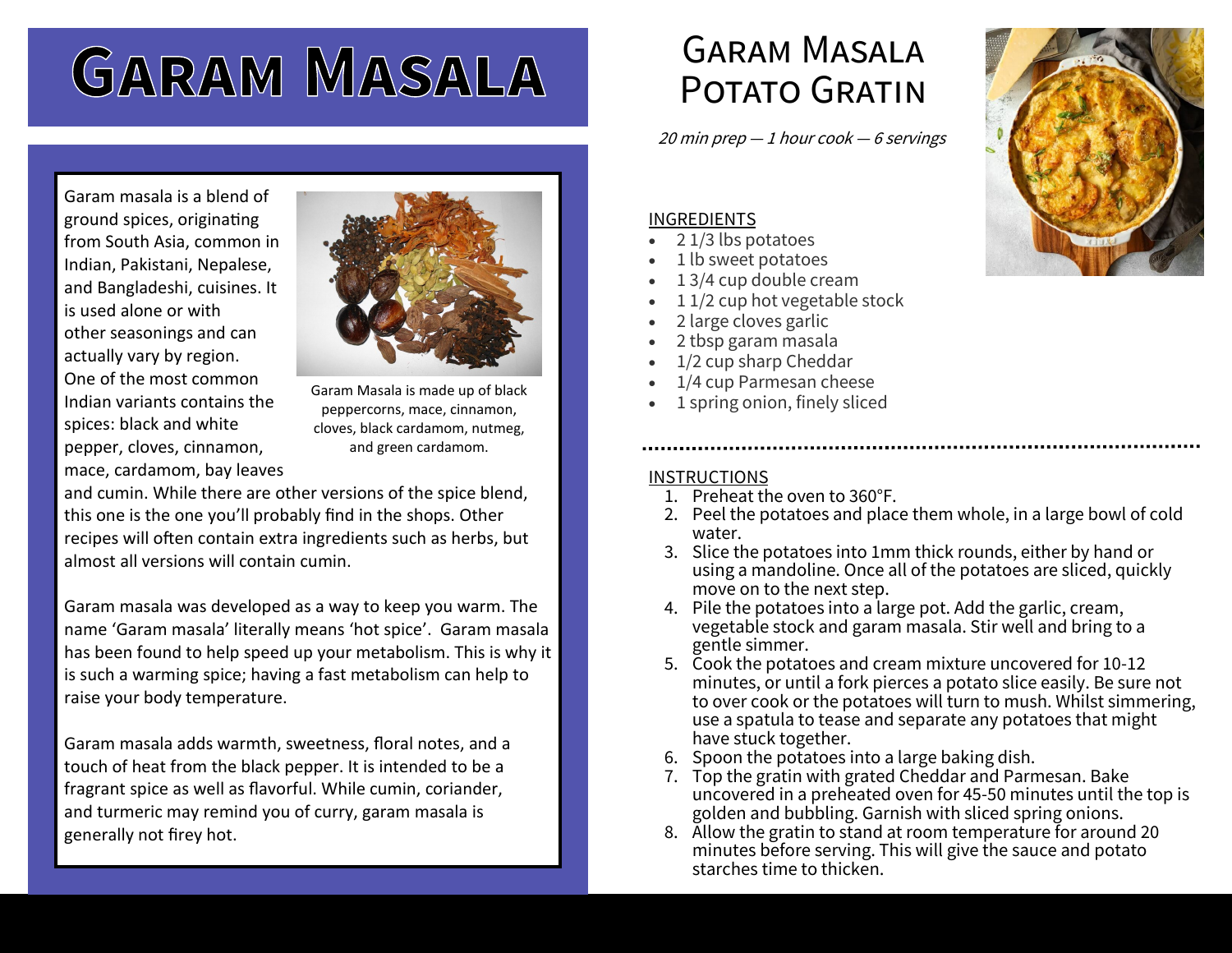## **MULLIGATAWNY** Soup

Prep Time: 15 min — Cook Time: 40min — 6 servings

### INGREDIENTS

- 1/4 cup butter (or olive oil for vegan)
- 1 yellow onion, chopped
- 1 carrot, peeled and diced
- 1 red jalapeno, seeded and diced
- 3 garlic cloves, minced
- 2 small firm apples, peeled, cored and diced
- 1 (14.5 oz) can diced tomatoes (continued)
	- 2 tsp peeled and minced ginger root
	- 2 tbsp curry powder
- 1 tbsp garam masala
- 1 tsp ground coriander
- 1/2 tsp dried thyme
- 1/2 tsp cayenne pepper (optional)
- 1/2 cup red lentils (uncooked)
- 3 cups chicken or vegetable broth
- 2/3 cup canned unsweetened coconut milk
- Salt and black pepper to taste
- Roasted cashews for garnish
- Chopped cilantro and/or scallions for garnish

### INSTRUCTIONS

1. Melt the butter in a large pot or Dutch oven over medium-high heat. Add the onion, carrot, and jalapeno, then saute for 4 to 5 minutes or until the onions have softened.



### INSTRUCTIONS (continued)

- 2. Add the garlic, ginger, apples, and diced tomatoes to the pot. Saute for another 3 minutes, then add in all of the spices and toss to coat.
- 3. Add in the lentils and broth and let the contents come to a boil. Turn the heat down to medium-low and simmer uncovered for 30 minutes.
- 4. Puree about 75% of the ingredients using either an immersion blender or by transferring a portion of the contents to the bowl of a standard blender. Leave some of the chunks whole, as it adds a nice texture and consistency to the soup. Return the soup to the pot if needed, then stir in the coconut milk. Taste, and adjust salt and black pepper as needed.
- 5. Serve topped with cashew and scallions along with naan bread for dipping.